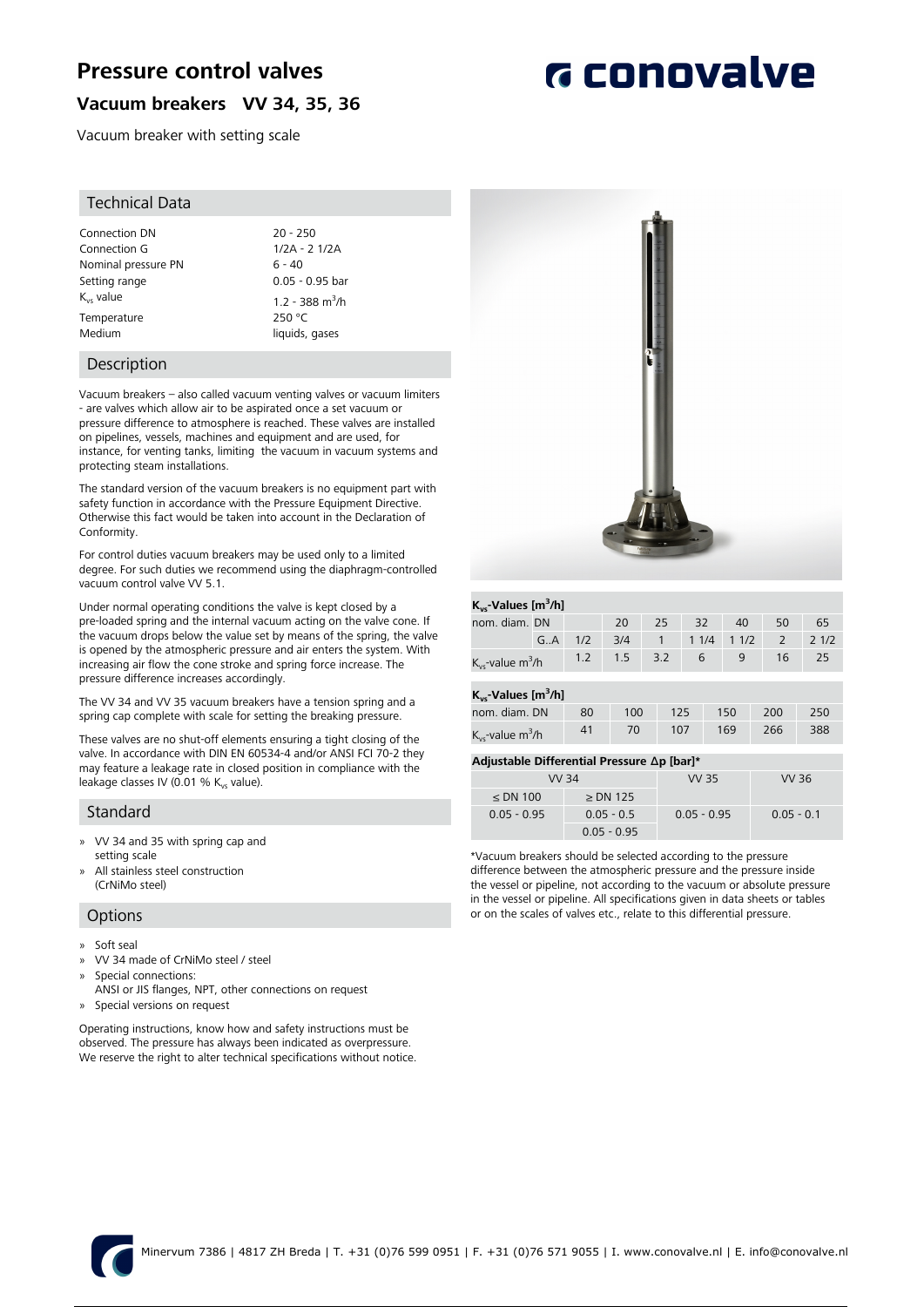# **Pressure control valves**

**G** conovalve

## **Vacuum breakers VV 34, 35, 36**

Vacuum breaker with setting scale

| <b>Materials</b>                     |                          |                          |                             |      |      |                |                | Dimensional Drawing |
|--------------------------------------|--------------------------|--------------------------|-----------------------------|------|------|----------------|----------------|---------------------|
| <b>Type</b>                          |                          | <b>VV 34</b>             |                             |      |      |                |                |                     |
| <b>Body</b>                          |                          | CrNiMo-steel             |                             |      |      |                |                | VV 34               |
| Flange                               |                          |                          | CrNiMo-steel optional Steel |      |      |                |                |                     |
| Spring Cap                           |                          | CrNiMo-steel             |                             |      |      |                |                |                     |
| Cone                                 |                          | CrNiMo-steel             |                             |      |      |                |                |                     |
| Valve Seal                           |                          | CrNiMo-steel             |                             |      |      |                |                |                     |
| <b>Materials</b>                     |                          |                          |                             |      |      |                |                |                     |
| <b>Type</b>                          |                          | <b>VV 35</b>             |                             |      |      |                |                |                     |
| Body                                 |                          | CrNiMo-steel             |                             |      |      |                |                |                     |
| Spring Cap                           |                          | CrNiMo-steel             |                             |      |      |                |                |                     |
| Cone                                 |                          | CrNiMo-steel             |                             |      |      |                |                |                     |
| Valve Seal                           |                          | CrNiMo-steel             |                             |      |      |                |                |                     |
| <b>Materials</b>                     |                          |                          |                             |      |      |                |                |                     |
| <b>Type</b>                          |                          | <b>VV 36</b>             |                             |      |      |                |                |                     |
| Body                                 |                          | CrNiMo-steel             |                             |      |      |                |                | VV 35               |
| Cone                                 |                          | CrNiMo-steel             |                             |      |      |                |                |                     |
| Valve Seal                           |                          | CrNiMo-steel             |                             |      |      |                |                |                     |
| Dimensions [mm] VV 34                |                          |                          |                             |      |      |                |                |                     |
| set pressure                         | size                     | nominal diameter DN      |                             |      |      |                |                |                     |
| bar                                  |                          | 20                       | 25                          | 32   | 40   | 50             | 65             |                     |
| $0.05 - 0.95$                        | Α                        | 255                      | 280                         | 350  | 350  | 380            | 535            |                     |
| Dimensions [mm] VV 34                |                          |                          |                             |      |      |                |                |                     |
| set pressure                         | size                     | nominal diameter DN      |                             |      |      |                |                |                     |
| bar                                  |                          | 80                       | 100                         | 125  | 150  | 200            | 250            |                     |
| $0.05 - 0.50$                        | Α                        |                          |                             | 700  | 860  | 1155           | 1390           |                     |
| $0.05 - 0.95$                        |                          | 600                      | 650                         | 850  | 1050 | 1420           | 1720           |                     |
| Weights [kg] VV 34                   |                          |                          |                             |      |      |                |                |                     |
| set pressure nominal diameter DN     |                          |                          |                             |      |      |                |                | VV 36               |
| bar                                  | 20                       | 25                       |                             | 32   | 40   | 50             | 65             |                     |
| $0.05 - 0.95$                        | 2.2                      | 2.7                      |                             | 3.8  | 4.8  | 5.6            | 9              |                     |
| Weights [kg] VV 34                   |                          |                          |                             |      |      |                |                |                     |
| set pressure nominal diameter DN     |                          |                          |                             |      |      |                |                |                     |
| bar                                  | 80                       | 100                      |                             | 125  | 150  | 200            | 250            |                     |
| $0.05 - 0.50$                        | $\overline{\phantom{a}}$ | $\overline{\phantom{0}}$ |                             | 20   | 25   | 34             | 44             |                     |
| $0.05 - 0.95$                        | 9.5                      | 11.5                     |                             | 22   | 29.5 | 49,5           | 68             |                     |
| Dimensions [mm] VV 35                |                          |                          |                             |      |      |                |                |                     |
| size                                 |                          | nominal diameter GA      |                             |      |      |                |                |                     |
|                                      | 3/4                      | $\mathbf{1}$             | 11/4                        |      | 11/2 | $\overline{2}$ | 21/2           |                     |
| A                                    | 250                      | 280                      | 350                         |      | 350  | 380            | 530            |                     |
| Weights [kg] VV 35                   |                          |                          |                             |      |      |                |                |                     |
| nominal diameter GA                  |                          |                          |                             |      |      |                |                |                     |
| 3/4                                  | $\mathbf{1}$             | 11/4                     |                             | 11/2 |      | $\overline{2}$ | 21/2           |                     |
| 1.2                                  | $1.4\,$                  | 1.9                      |                             | 2.6  |      | 3.2            | 5.9            |                     |
|                                      |                          |                          |                             |      |      |                |                |                     |
| <b>Dimensions [mm] VV 36</b><br>size |                          | nominal diameter GA      |                             |      |      |                |                |                     |
| 1/2                                  |                          | 3/4                      | $\mathbf{1}$                | 11/4 | 11/2 | 2              | 21/2           |                     |
| 110<br>A                             |                          | 120                      | 130                         | 140  | 146  | 146            | 180            |                     |
|                                      |                          |                          |                             |      |      |                |                |                     |
| Weights [kg] VV 36                   |                          |                          |                             |      |      |                |                |                     |
| nominal diameter GA<br>1/2           | 3/4                      | $\mathbf{1}$             | 11/4                        |      | 11/2 | $\overline{2}$ | 21/2           |                     |
| 0.3                                  | 0.6                      | 0.8                      | 1                           |      | 1.2  | 1.7            | $\overline{2}$ |                     |
|                                      |                          |                          |                             |      |      |                |                |                     |
| <b>Customs Tariff Number</b>         |                          |                          |                             |      |      |                |                |                     |
| 84811019                             |                          |                          |                             |      |      |                |                |                     |

Special designs on request.

The pressure has always been indicated as overpressure.

Mankenberg reserves the right to alter or improve the designs or

specifications of the products described herein without notice.